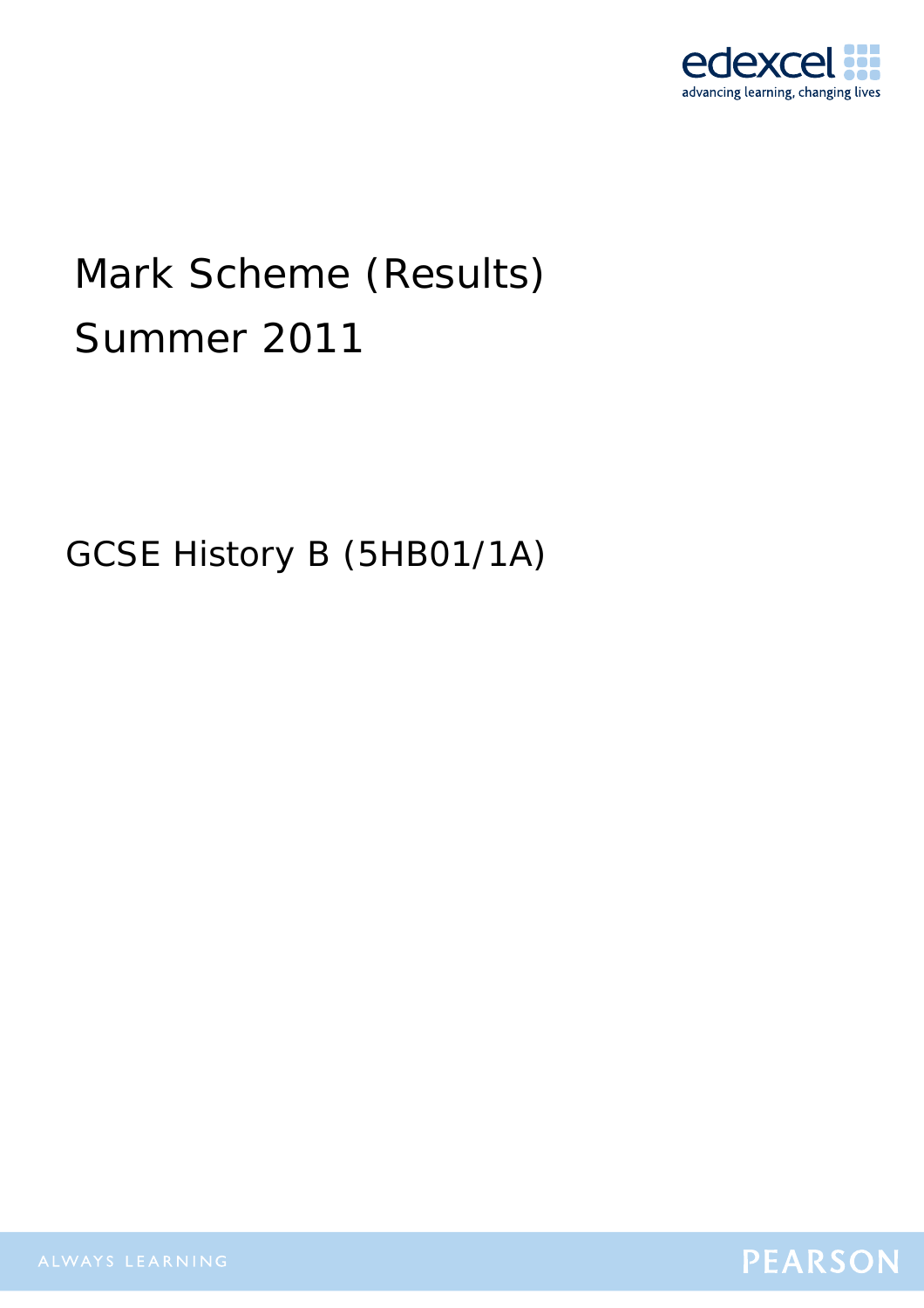Edexcel is one of the leading examining and awarding bodies in the UK and throughout the world. We provide a wide range of qualifications including academic, vocational, occupational and specific programmes for employers.

Through a network of UK and overseas offices, Edexcel's centres receive the support they need to help them deliver their education and training programmes to learners.

For further information, please call our GCE line on 0844 576 0025, our GCSE team on 0844 576 0027, or visit our website at www.edexcel.com.

If you have any subject specific questions about the content of this Mark Scheme that require the help of a subject specialist, you may find our **Ask The Expert** email service helpful.

Ask The Expert can be accessed online at the following link: http://www.edexcel.com/Aboutus/contact-us/

Alternatively, you can contact our History Advisor directly by sending an email to Mark Battye on HistorySubjectAdvisor@EdexcelExperts.co.uk

You can also telephone 0844 576 0034 to speak to a member of our subject advisor team.

June 2011 Publications Code UG028191 All the material in this publication is copyright © Edexcel Ltd 2011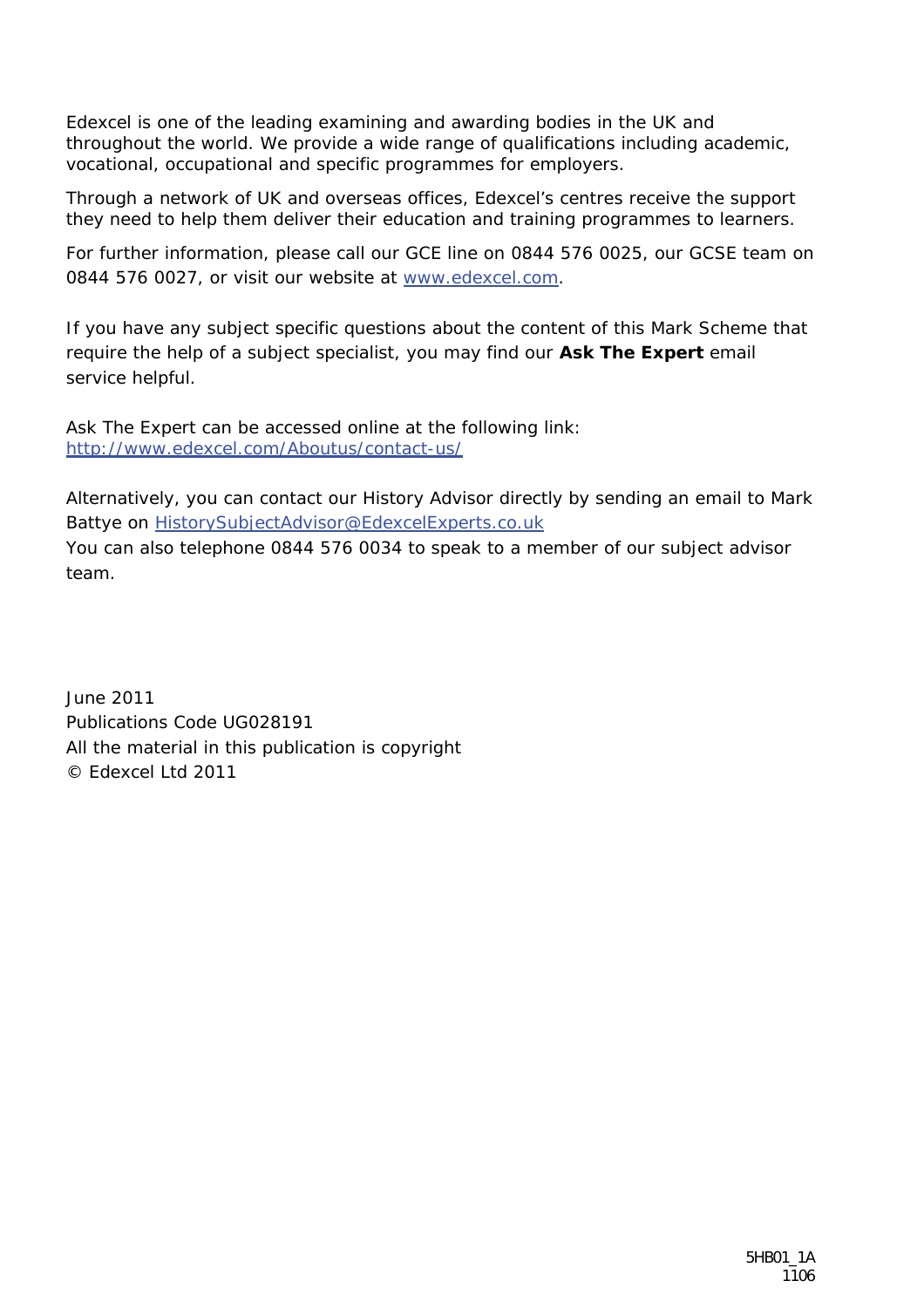### **General Marking Guidance**

- All candidates must receive the same treatment. Examiners must mark the first candidate in exactly the same way as they mark the last.
- Mark schemes should be applied positively. Candidates must be rewarded for what they have shown they can do rather than penalised for omissions.
- Examiners should mark according to the mark scheme not according to their perception of where the grade boundaries may lie.
- There is no ceiling on achievement. All marks on the mark scheme should be used appropriately.
- All the marks on the mark scheme are designed to be awarded. Examiners should always award full marks if deserved, i.e. if the answer matches the mark scheme. Examiners should also be prepared to award zero marks if the candidate's response is not worthy of credit according to the mark scheme.
- Where some judgement is required, mark schemes will provide the principles by which marks will be awarded and exemplification may be limited.
- When examiners are in doubt regarding the application of the mark scheme to a candidate's response, the team leader must be consulted.
- Crossed out work should be marked UNLESS the candidate has replaced it with an alternative response.

#### **Placing a mark within a level mark band**

• The instructions below tell you how to reward responses within a level. Follow these unless there is an instruction given within a level. However, where a level has specific guidance about how to place an answer within a level**, always** follow that guidance.

#### • **2 mark bands**

Start with the presumption that the mark will be the higher of the two. An answer which is poorly supported gets the lower mark.

#### • **3 mark bands**

Start with a presumption that the mark will be the middle of the three. An answer which is poorly supported gets the lower mark. An answer which is well supported gets the higher mark.

#### • **4 mark bands**

Start with a presumption that the mark will be the upper middle mark of the four.

An answer which is poorly supported gets a lower mark. An answer which is well supported and shows depth or breadth of coverage gets the higher mark.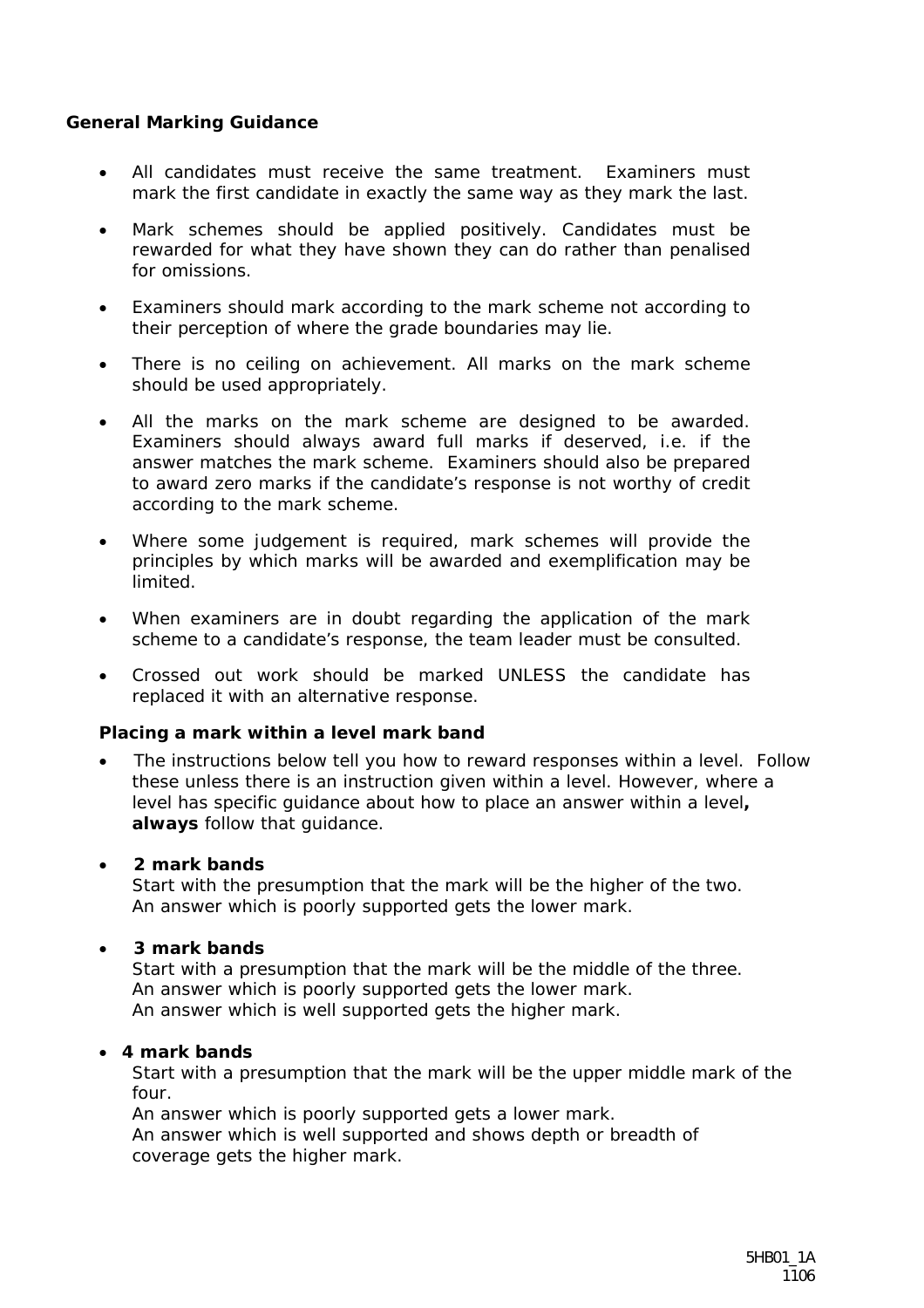• Mark schemes will indicate within the table where, and which strands of QWC, are being assessed. The strands are as follows:

*i) ensure that text is legible and that spelling, punctuation and grammar are accurate so that meaning is clear* 

*ii) select and use a form and style of writing appropriate to purpose and to complex subject matter* 

*iii) organise information clearly and coherently, using specialist vocabulary when appropriate.*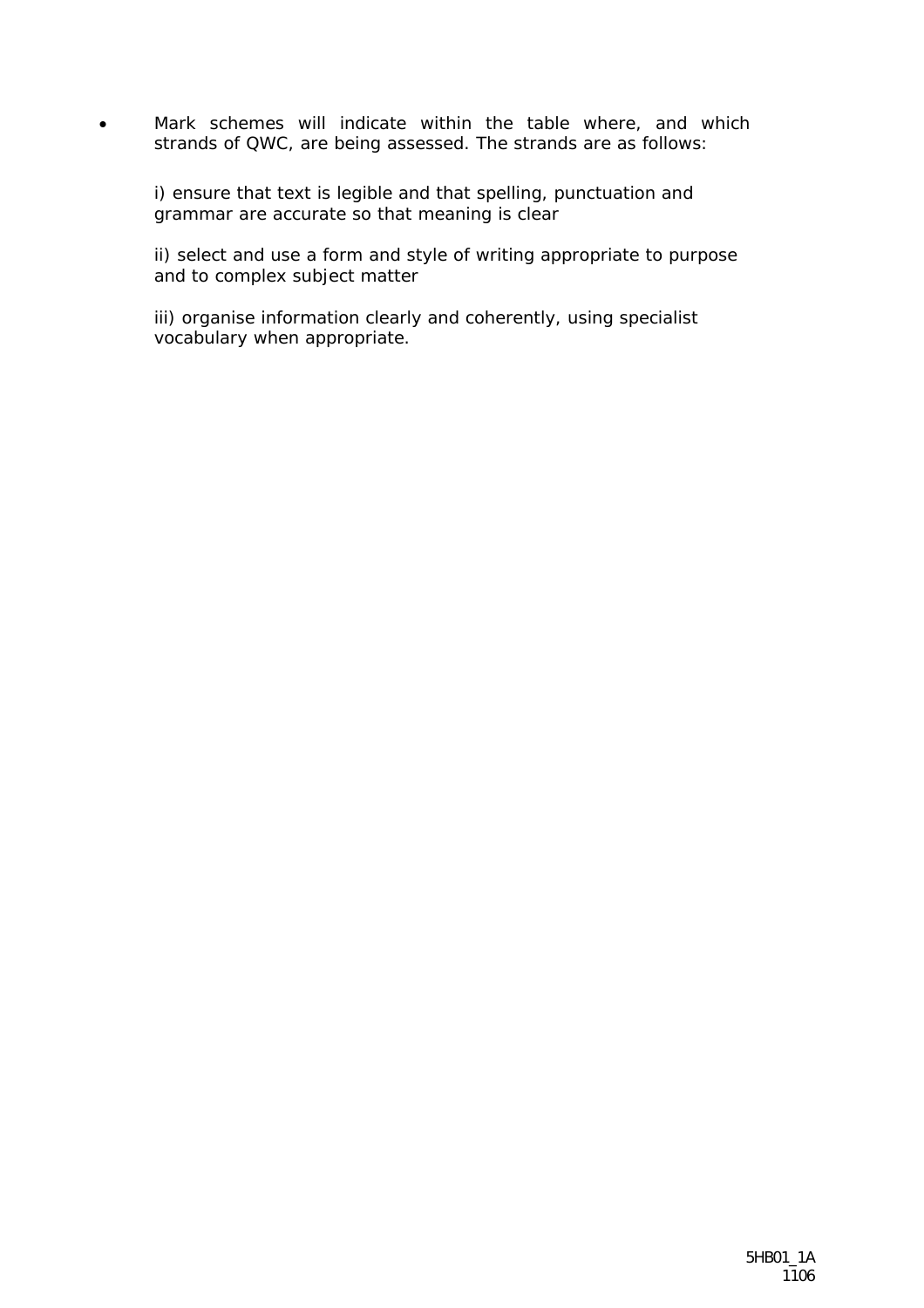## **Unit 1: Schools History Project Development Study**

|  |  |  |  | <b>Option 1A: Medicine and treatment</b> |
|--|--|--|--|------------------------------------------|
|--|--|--|--|------------------------------------------|

| Question<br>Number |             | Target                                                                                                                                                                                                                                                                                                                                                                                             |
|--------------------|-------------|----------------------------------------------------------------------------------------------------------------------------------------------------------------------------------------------------------------------------------------------------------------------------------------------------------------------------------------------------------------------------------------------------|
| 1                  |             | What can you learn from Sources A and B about changes<br>in the treatments people used for minor illnesses such as<br>headaches? Explain your answer, using the sources.<br>Target: Inference (AO3: 4 marks)                                                                                                                                                                                       |
| Level              | <b>Mark</b> | Descriptor                                                                                                                                                                                                                                                                                                                                                                                         |
|                    | $\mathbf 0$ | No rewardable material                                                                                                                                                                                                                                                                                                                                                                             |
| 1                  | $1 - 2$     | Simple statement<br>Student makes generalised answer without support or                                                                                                                                                                                                                                                                                                                            |
|                    |             | provides relevant examples from the sources.<br>Eg. medicine is more scientific now; they used to make<br>herbal remedies; we can buy pills to take.<br>Award 1 mark for each relevant detail.                                                                                                                                                                                                     |
| $\overline{2}$     | $3 - 4$     | <b>Developed statement</b><br>An inference about change is made and supported, based<br>on the use of both sources.<br>Eg. treatment has changed from home-made remedies to<br>shop bought pills;<br>treatment has changed from herbal remedies to chemical<br>treatment;<br>treatment has changed from being amateur medicines<br>made for an individual to standardised pre-packed<br>medicines. |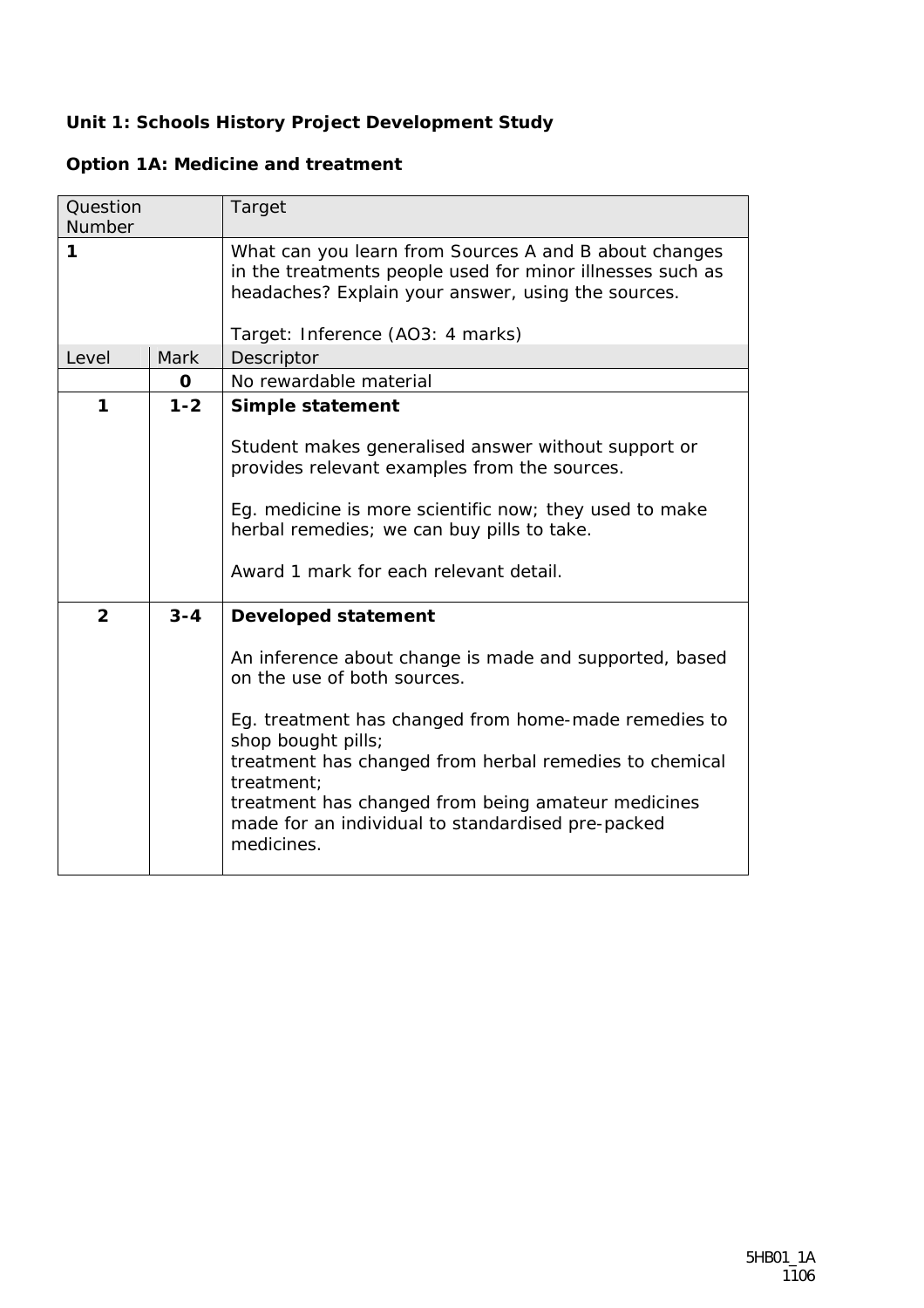| Question       |         |                                                                                                                                                                                 |
|----------------|---------|---------------------------------------------------------------------------------------------------------------------------------------------------------------------------------|
| Number         |         |                                                                                                                                                                                 |
| $\overline{2}$ |         | The boxes below show two approaches to treatment.<br>Choose one and explain its importance in medicine.                                                                         |
|                |         | The Theory of the<br>The use of antibiotics.<br>Four Humours.                                                                                                                   |
|                |         | Target: Recall; analysis of importance<br>(AO1 & 2: 9 marks)                                                                                                                    |
| Level          | Mark    | Descriptor                                                                                                                                                                      |
|                | 0       | No rewardable material                                                                                                                                                          |
| 1              | $1 - 3$ | Generalised answer is offered with little specific<br>detail.                                                                                                                   |
|                |         | Answer offers generalised comment about importance that<br>could apply to either development, or offers limited detail<br>about specific example.                               |
|                |         | Eg. it was used by doctors for many years;<br>Describes the Four Humours; ideas of Hippocrates<br>Offers brief details about Salvarsan 606/penicillin.                          |
| $\overline{2}$ | $4 - 6$ | Relevant details are offered but the link to the<br>question is left implicit.                                                                                                  |
|                |         | Answer provides information about this approach to<br>treatment.                                                                                                                |
|                |         | Eg. describes treatment based on the Four                                                                                                                                       |
|                |         | Humours/Theory of Opposites;                                                                                                                                                    |
|                |         | Narrates the discovery of Salvarsan 606 or penicillin.                                                                                                                          |
| 3              | $7 - 9$ | Analysis, showing reasons for importance                                                                                                                                        |
|                |         | Answer uses contextual knowledge to explain the impact<br>on treatment or medicine.                                                                                             |
|                |         | Eg. shows the importance of the Four Humours because it<br>fitted in with their other ideas & provided a rationale for<br>disease & means of treatment;                         |
|                |         | shows that this was widely accepted and the basis of<br>training because there was no real understanding of                                                                     |
|                |         | disease until Pasteur's germ theory;                                                                                                                                            |
|                |         | shows the significance of the development of antibiotics as                                                                                                                     |
|                |         | the first genuine treatment based on scientific knowledge;<br>shows that the development of antibiotics improved the<br>standard of health as many killer diseases could now be |
|                |         | treated.                                                                                                                                                                        |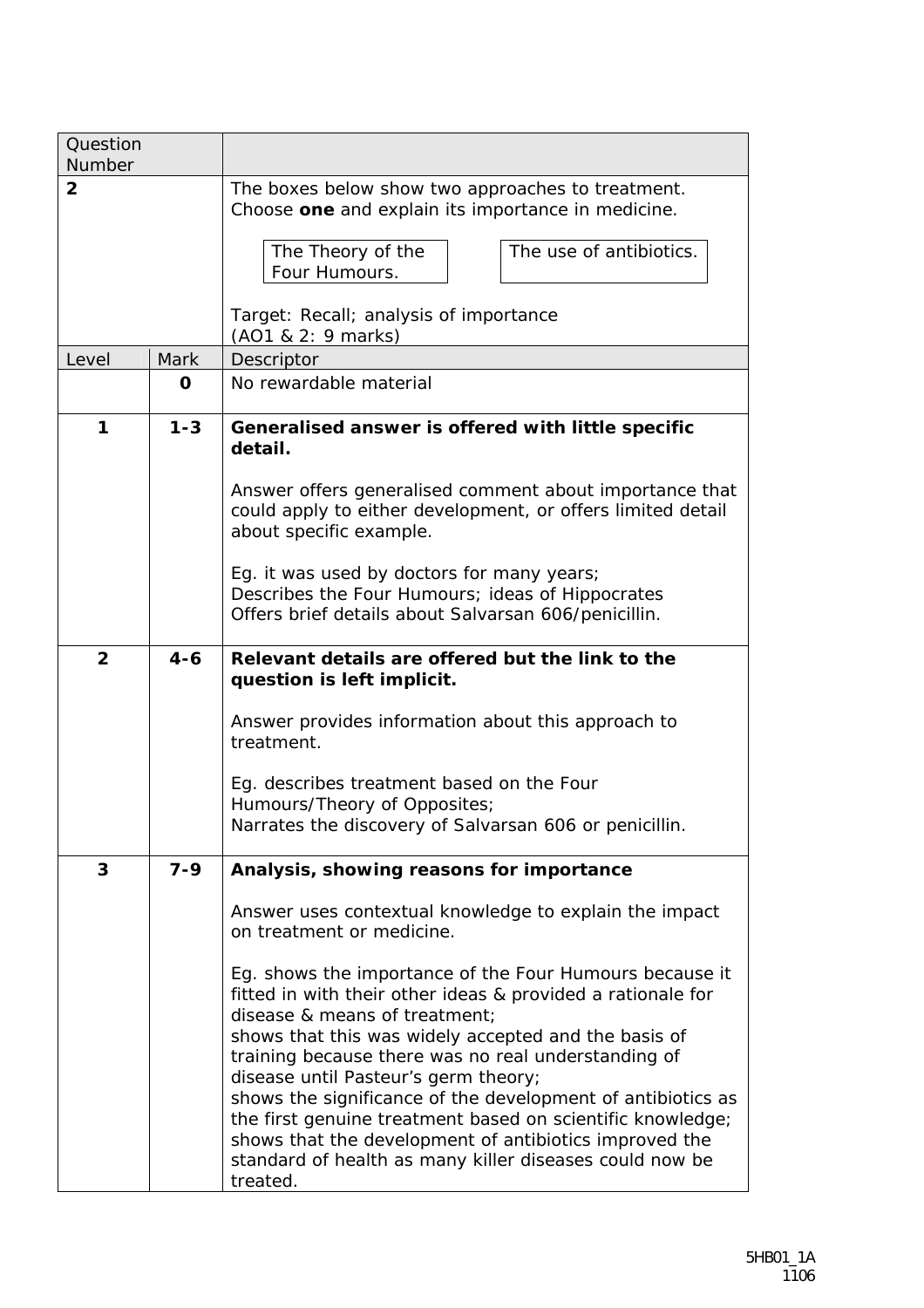| Question<br>Number |          |                                                                                                                                                                                                                                                                                                                                                                                                                                                                                                                           |
|--------------------|----------|---------------------------------------------------------------------------------------------------------------------------------------------------------------------------------------------------------------------------------------------------------------------------------------------------------------------------------------------------------------------------------------------------------------------------------------------------------------------------------------------------------------------------|
| 3                  |          | How far did the church have a positive role in medicine<br>during the period c1350-c1750?<br>You may use the following in your answer and any other<br>information of your own.<br>A picture of the Hotel Dieu* in Paris during the fifteenth<br>century. Similar buildings existed in Britain. * Hotel Dieu<br>means God's building.<br>Target: Recall; analysis of the role of religion                                                                                                                                 |
|                    |          | (AO1 & 2 : 12 marks)                                                                                                                                                                                                                                                                                                                                                                                                                                                                                                      |
| Level              | Mark     | Descriptor                                                                                                                                                                                                                                                                                                                                                                                                                                                                                                                |
|                    | 0        | No rewardable material                                                                                                                                                                                                                                                                                                                                                                                                                                                                                                    |
| 1                  | $1 - 4$  | Simple comment is offered, supported by some<br>knowledge.<br>Student may provide generalised answer with little<br>supporting detail or relevant details on a very limited<br>aspect of the question.<br>Eg. Religion held back the progress of medicine;<br>monks and nuns cared for the sick.                                                                                                                                                                                                                          |
| ∠                  | ၁-ဝ      | Statements are developed with support from<br>material which is mostly relevant and accurate.<br>Answer describes link(s) between religion and medicine.<br>Eg. provided care for the sick,<br>hospitals often had priest but no doctor which was a<br>negative aspect;<br>explains that the belief that God sent illness inhibited the<br>search for a cure;<br>describes flagellants during the plague / the Church's role<br>in controlling medical training/high standards of hygiene in<br>monasteries and convents. |
| 3                  | $9 - 12$ | The response shows understanding of the focus of<br>the question and deploys sufficient accurate and<br>relevant material to support the points the student<br>makes.                                                                                                                                                                                                                                                                                                                                                     |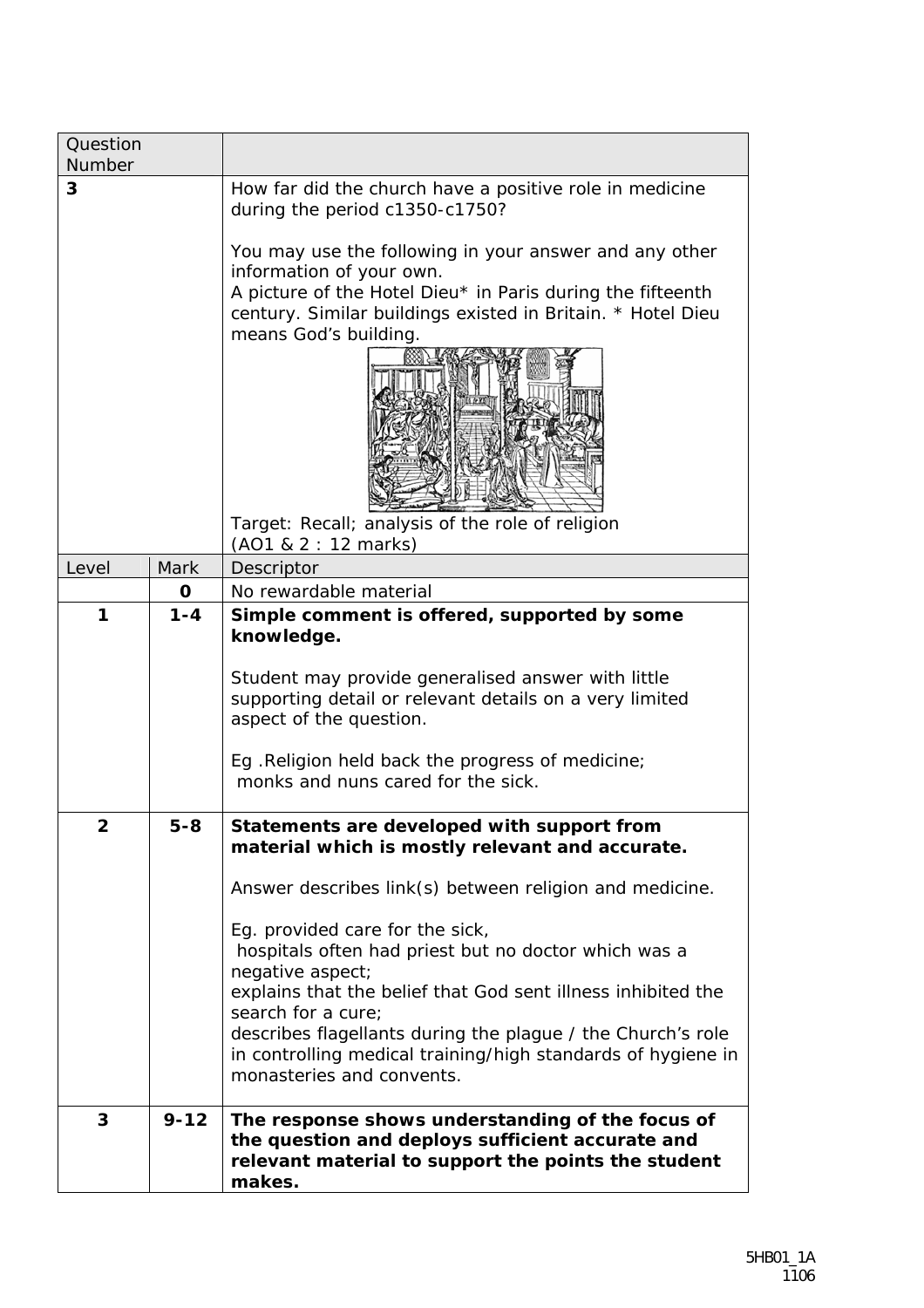| e.g. explains several links between religion and medicine<br>(as at Level 2) in order to make a judgement. |  | Answer makes an overall judgement on the church's role,<br>based on a consideration of a range of ways in which<br>religion affected medicine. |
|------------------------------------------------------------------------------------------------------------|--|------------------------------------------------------------------------------------------------------------------------------------------------|
|------------------------------------------------------------------------------------------------------------|--|------------------------------------------------------------------------------------------------------------------------------------------------|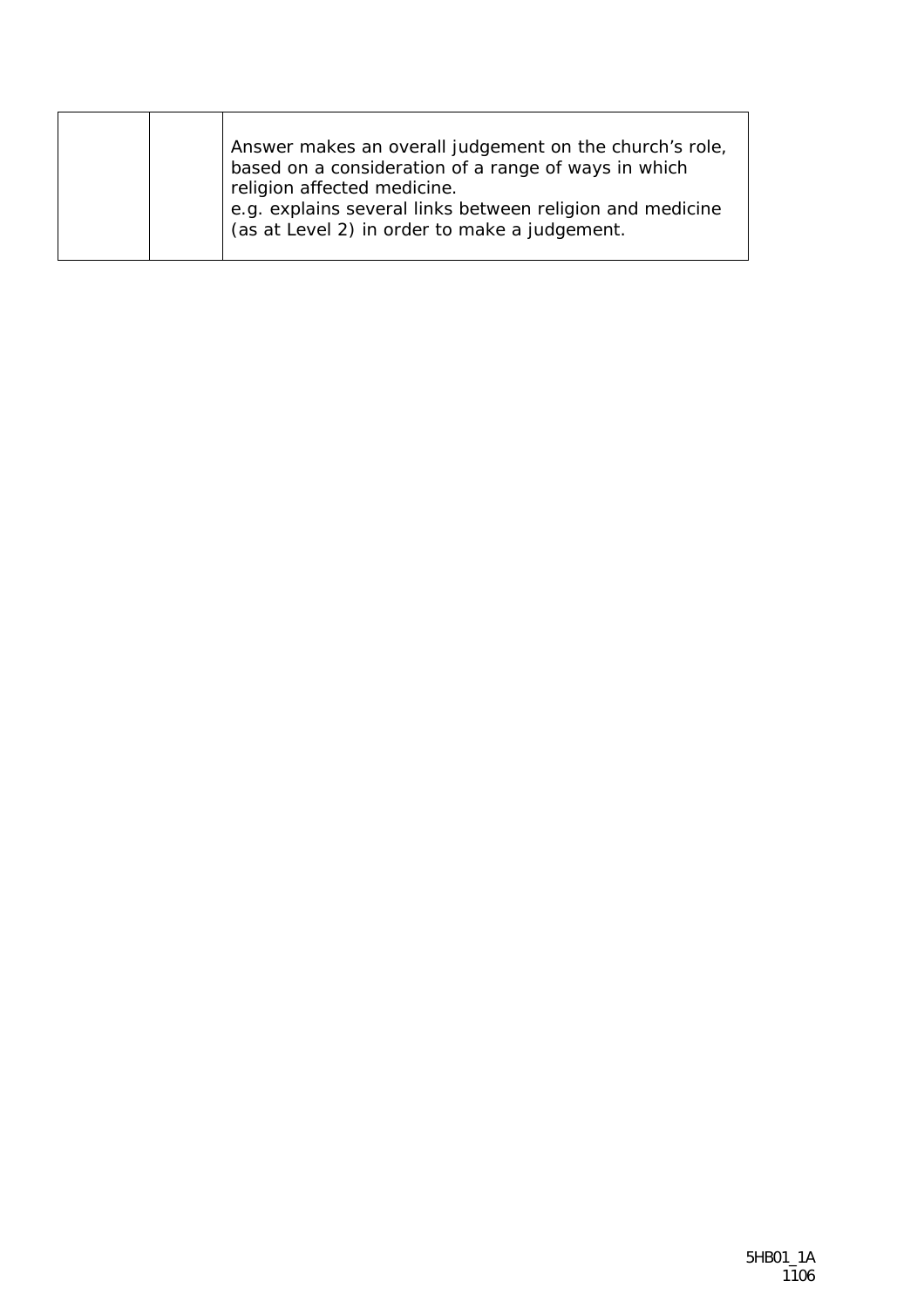| Question<br>Number |             |                                                                                                                                                                                                                                                                                                                                                                                                                                                                                              |
|--------------------|-------------|----------------------------------------------------------------------------------------------------------------------------------------------------------------------------------------------------------------------------------------------------------------------------------------------------------------------------------------------------------------------------------------------------------------------------------------------------------------------------------------------|
| 4                  |             | In what ways has technology affected the treatment<br>available to patients in hospitals since 1900?<br>You may use the following in your answer and any other<br>information of your own. An Intensive Care Unit in a<br>modern hospital.<br>Target: Recall; analysis of the effects of technology<br>(AO1 & 2 : 12 marks)                                                                                                                                                                  |
| Level              | <b>Mark</b> | Descriptor                                                                                                                                                                                                                                                                                                                                                                                                                                                                                   |
|                    | O           | No rewardable material                                                                                                                                                                                                                                                                                                                                                                                                                                                                       |
| 1                  | $1 - 4$     | Simple comment is offered, supported by some<br>knowledge.<br>Student may provide generalised answer with little<br>supporting detail, or relevant details on a very limited<br>aspect of the question.<br>Eg. Technology helps us to understand and treat illness;<br>monitors can be used to check the patient's response to<br>treatment:<br>pace makers can be used to treat heart problems.                                                                                             |
| $\overline{2}$     | $5 - 8$     | Statements are developed with support from<br>material which is mostly relevant and accurate.<br>Answer provides examples of technology being used in<br>medicine.<br>Eg. describes use of scans to understand and then treat<br><i>illness;</i><br>describes treatment of illness through radiotherapy or<br>lasers;<br>describes development of blood transfusions and<br>transplants;<br>describes improved hospital care.<br>NB Peg at 6 any answers which do not focus on<br>treatment. |
| 3                  | $9 - 12$    | The response shows understanding of the focus of<br>the question and deploys sufficient accurate and<br>relevant material to support the points the student<br>makes.<br>Analysis of the role of technology making explicit the way                                                                                                                                                                                                                                                          |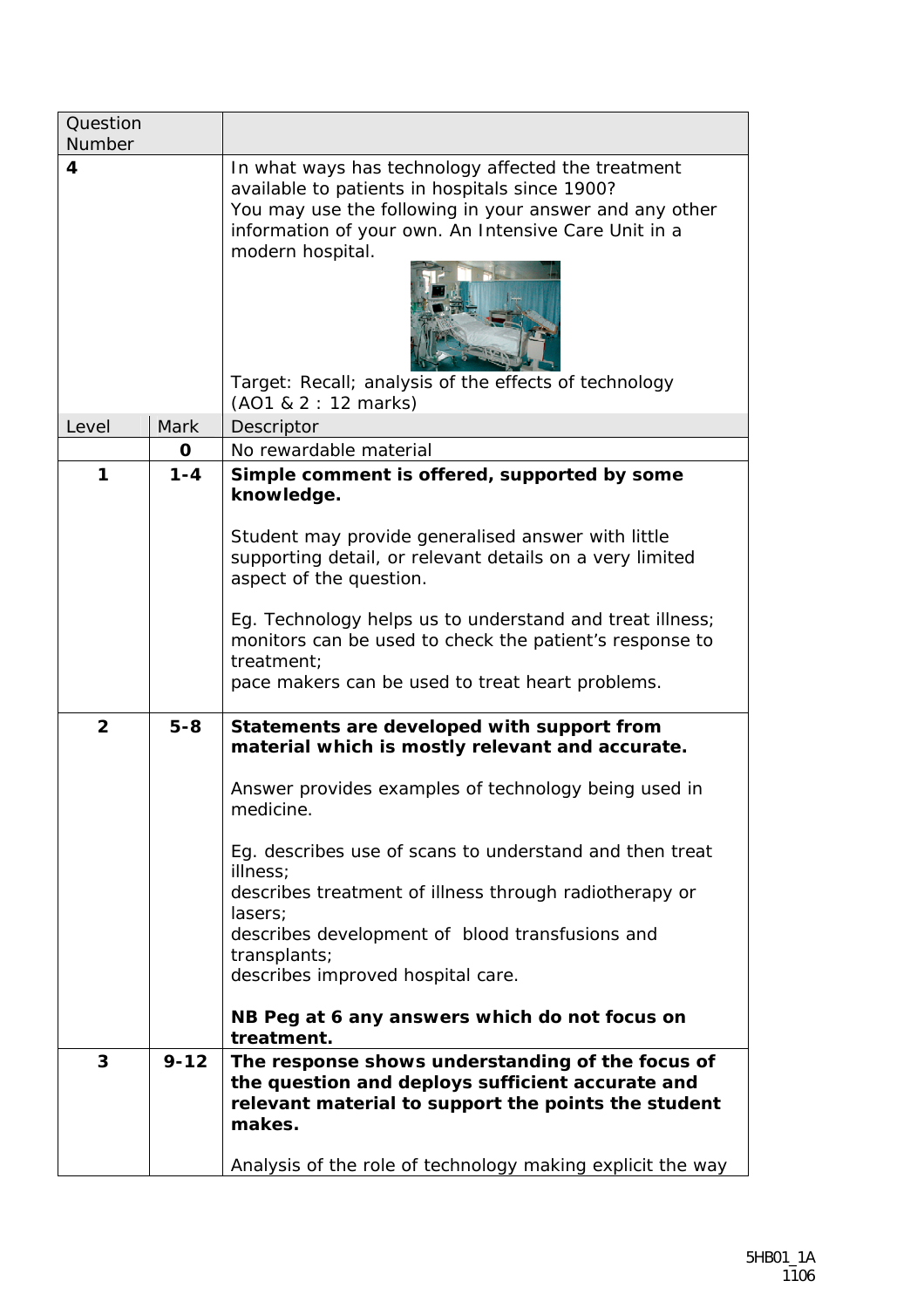| in which technology has affected treatment.               |
|-----------------------------------------------------------|
| Eg. shows how the use of scans / computers has led to     |
| better understanding of illness and the ability to target |
| treatment more effectively eg for tumours;                |
| Shows how technology has helped to improve the delivery   |
| of treatment through improvements in needles, tubing,     |
| measured doses of chemotherapy, blood transfusion;        |
| Shows how technology created a breakthorough in           |
| treating organ problems - kidney dialysis, heart          |
| transplant.                                               |
| NB Peg at 10 if all examples are based on surgery.        |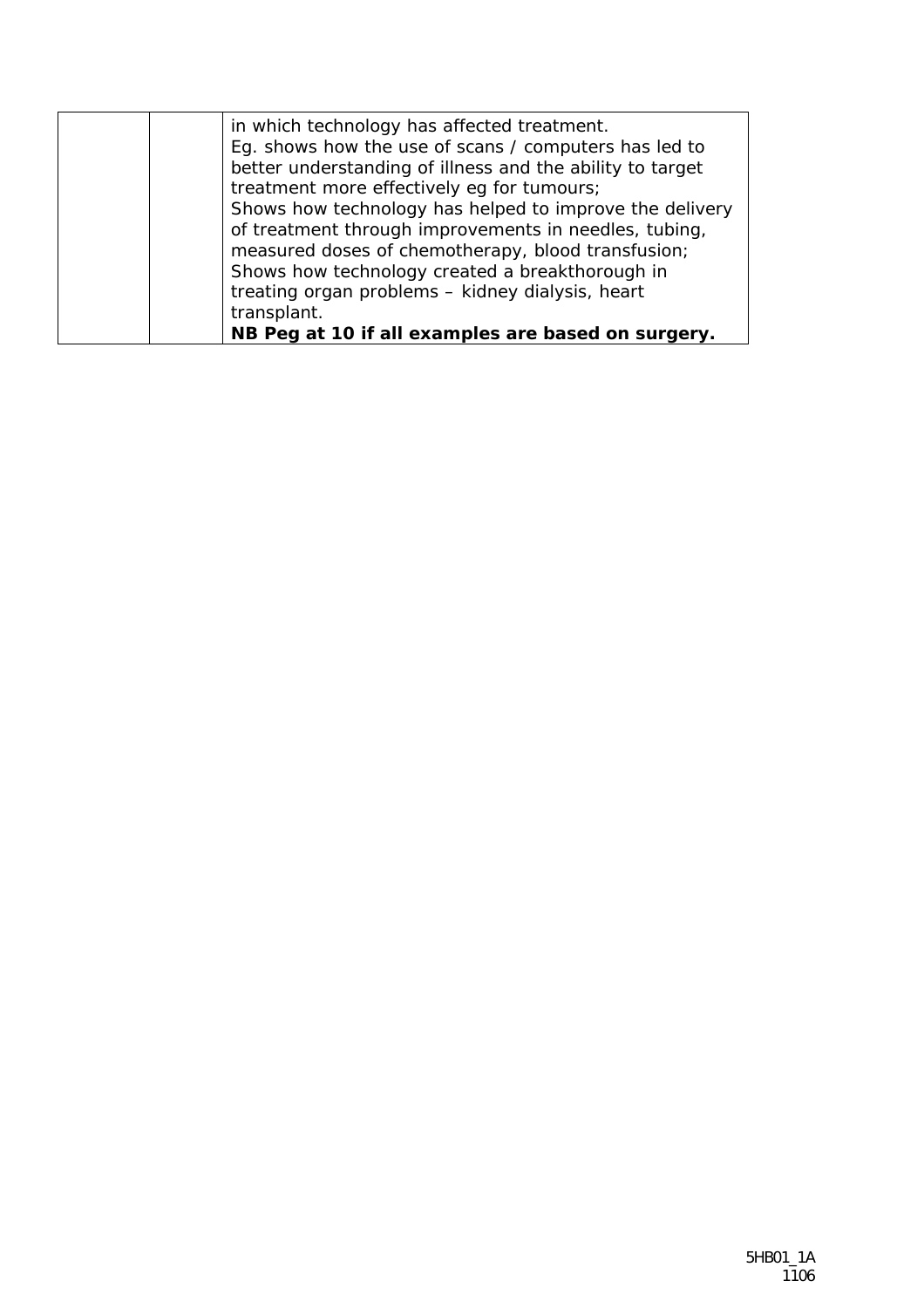| Question       |             |                                                                                                                                                                                                                                                                                                                                                                                                             |
|----------------|-------------|-------------------------------------------------------------------------------------------------------------------------------------------------------------------------------------------------------------------------------------------------------------------------------------------------------------------------------------------------------------------------------------------------------------|
| Number         |             |                                                                                                                                                                                                                                                                                                                                                                                                             |
| 5(a)           |             | Describe the ways in which people tried to prevent the<br>spread of infectious diseases during the Middle Ages.                                                                                                                                                                                                                                                                                             |
|                |             | Target: Recall; analysis of key features.<br>(AO 1 & 2 : 9 marks)                                                                                                                                                                                                                                                                                                                                           |
| Level          | <b>Mark</b> | Descriptor                                                                                                                                                                                                                                                                                                                                                                                                  |
|                | 0           | No rewardable material                                                                                                                                                                                                                                                                                                                                                                                      |
| 1              | $1 - 3$     | Simple or generalised comment is offered,<br>supported by some knowledge.<br>Answer offers general comment or limited detail.                                                                                                                                                                                                                                                                               |
|                |             | Eg. They prayed; they carried charms.                                                                                                                                                                                                                                                                                                                                                                       |
| $\overline{2}$ | $4 - 6$     | Statements are developed with support from<br>material which is mostly relevant and accurate.                                                                                                                                                                                                                                                                                                               |
|                |             | Answer describes one way in detail or offers list of ways<br>people acted but with little explanation                                                                                                                                                                                                                                                                                                       |
|                |             | Eg. describes Flagellants in detail;<br>Identifies isolation, burning tar, keeping the air moving,<br>prayer or charms, burning rubbish, placing coins in<br>vinegar etc.                                                                                                                                                                                                                                   |
| 3              | $7 - 9$     | The response shows understanding of the focus of<br>the question and deploys sufficient accurate and<br>relevant material to support the points the student<br>makes.                                                                                                                                                                                                                                       |
|                |             | Answer identifies a range of ways by which people tried to<br>prevent the spread of infectious diseases and explains<br>their rationale.                                                                                                                                                                                                                                                                    |
|                |             | Eg. flagellants/prayers used to appease God;<br>Belief in miasma led to removal / burning rubbish, or to<br>cover up the bad smells with burning tar/incense; or<br>people thought the bad smell of the latrines somehow<br>prevented plague;<br>Use of isolation (leper's bell, lazar houses or pest houses)<br>recognised that disease spread through some sort of<br>contact but did not understand how. |
|                |             | NB this question asks about prevention, not treatment -<br>comments about holding bread / toads / pigeons to plaque<br>buboes etc are not relevant here.                                                                                                                                                                                                                                                    |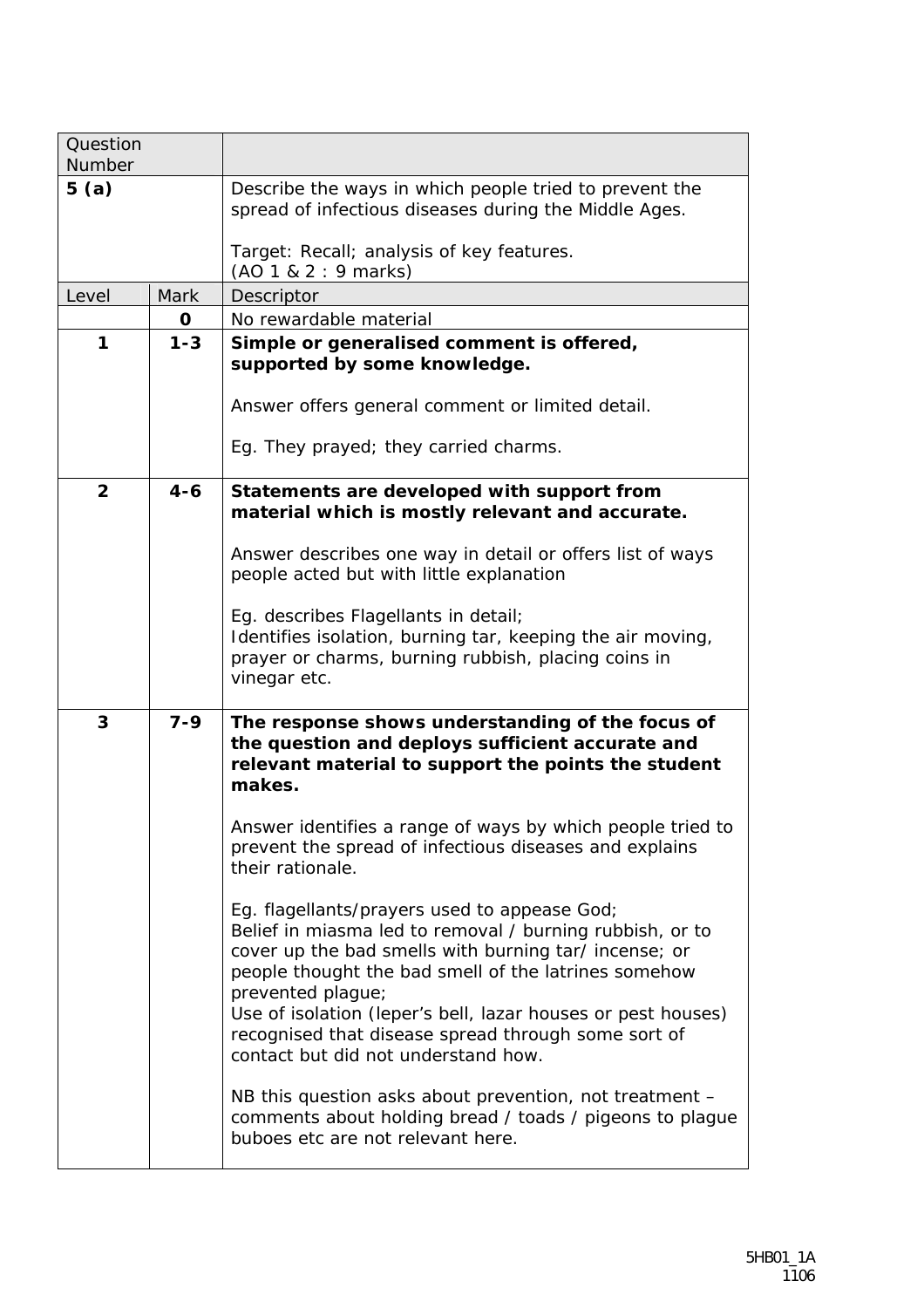| Question<br>Number   |             |                                                                                                                                                                                                                                                                                                                                                                                                                                                                                                                                                                                                                    |
|----------------------|-------------|--------------------------------------------------------------------------------------------------------------------------------------------------------------------------------------------------------------------------------------------------------------------------------------------------------------------------------------------------------------------------------------------------------------------------------------------------------------------------------------------------------------------------------------------------------------------------------------------------------------------|
| 5(b)                 |             | 'After the Romans left Britain the progress they had<br>made in public health did not continue'. Do you agree?<br>Explain your answer.<br>In the Roman period fresh water was piped to Lincoln.<br>During the Middle Ages there were public toilets in the<br>$\bullet$<br>town of Leicester.<br>In London in 1347, wells for drinking water were often<br>$\bullet$<br>close to cesspits.<br>Target: Recall; evaluation of continuity.<br>(AO 1 & 2 : 16 marks)<br>QWC Strands i-ii-iii<br>Assessing QWC:<br>For the highest mark in a level all criteria for the level,<br>including those for QWC must be met.  |
| Level                | <b>Mark</b> | Descriptor                                                                                                                                                                                                                                                                                                                                                                                                                                                                                                                                                                                                         |
|                      | O           | No rewardable material                                                                                                                                                                                                                                                                                                                                                                                                                                                                                                                                                                                             |
| 1<br>QWC<br>i-ii-iii | $1 - 4$     | Simple or generalised comment is offered,<br>supported by some knowledge.<br>Answer offers generalised comparison or limited detail<br>about one period.<br>Eg. There was a decline from the standard under the<br>Romans;<br>Butchers slaughtered animals in the street in the Middle<br>Ages.<br>Writing communicates ideas using everyday language and<br>showing some selection of material but the response lacks<br>clarity and organisation. The student spells, punctuates<br>and uses the rules of grammar with limited accuracy.<br>NB Do not credit repetition of bullet points without<br>development. |
| $\overline{2}$       | $5 - 8$     | Statements are developed with support from<br>material which is mostly relevant and accurate.<br>Answer describes public health in the Roman period and/or<br>the Middle Ages.<br>Eg. the Romans had a clear emphasis on hygiene,<br>providing clean water, removing sewage, offering the<br>chance to bathe cheaply;<br>During the Middle Ages there were public health problems<br>in the towns as water became polluted, there was no<br>sewer system.                                                                                                                                                          |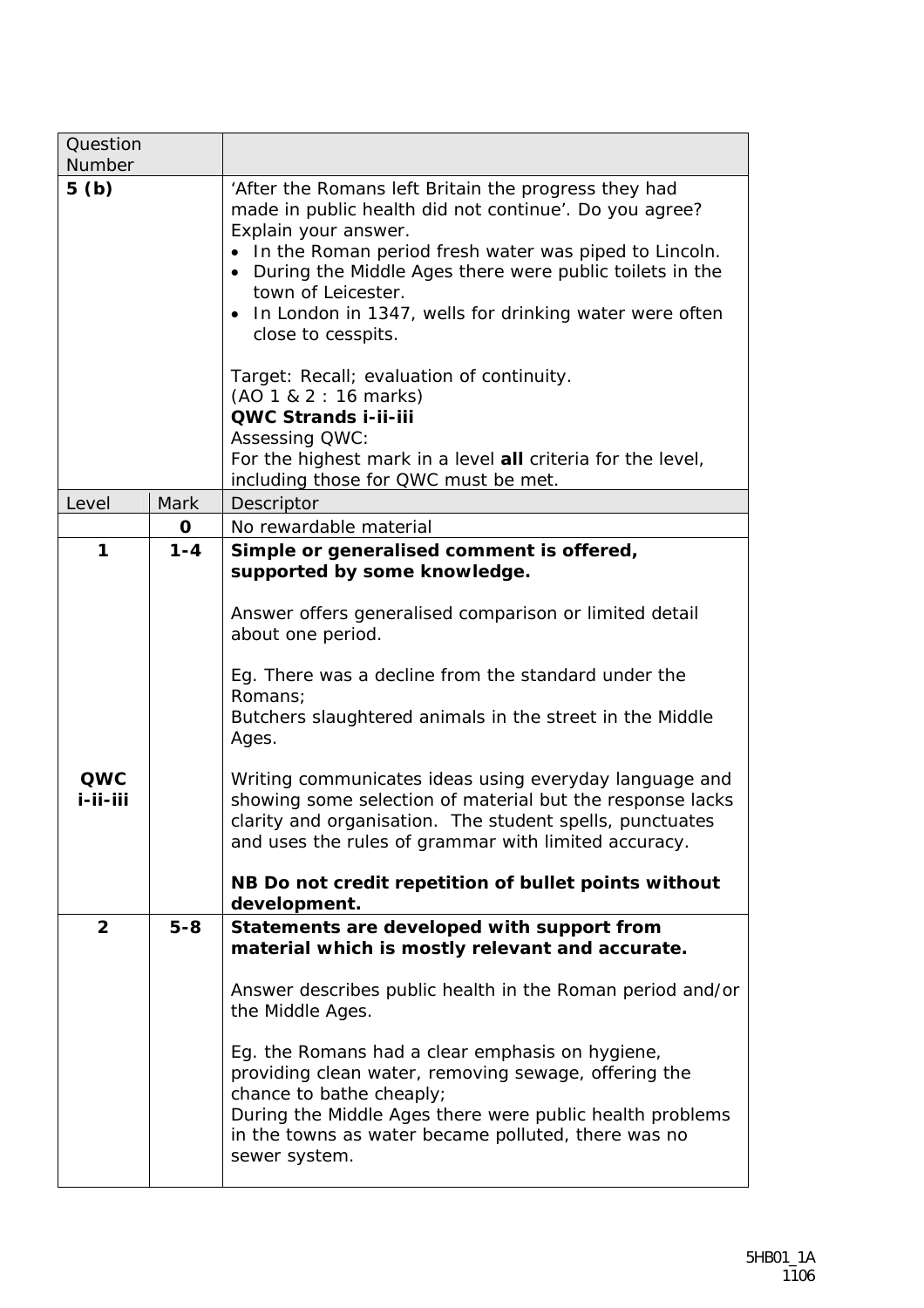| QWC<br>i-ii-iii         |              | Writing communicates ideas using a limited range of<br>historical terminology and showing some skills of selection<br>and organisation of material, but passages lack clarity and<br>organisation. The student spells, punctuates and uses<br>some of the rules of grammar with general accuracy.                                                                                                                                                                                       |
|-------------------------|--------------|-----------------------------------------------------------------------------------------------------------------------------------------------------------------------------------------------------------------------------------------------------------------------------------------------------------------------------------------------------------------------------------------------------------------------------------------------------------------------------------------|
|                         |              |                                                                                                                                                                                                                                                                                                                                                                                                                                                                                         |
| 3                       | $9 - 12$     | The response shows understanding of the focus of<br>the question and deploys sufficient accurate and<br>relevant material to support the points the student<br>makes.                                                                                                                                                                                                                                                                                                                   |
|                         |              | Answer focuses on whether Roman progress was<br>maintained after their withdrawal.                                                                                                                                                                                                                                                                                                                                                                                                      |
|                         |              | Eq. identifies change and/or continuity in the standards of<br>the provision of water, removal of sewage, provision of<br>public toilets and baths etc.<br><b>OR</b>                                                                                                                                                                                                                                                                                                                    |
|                         |              | Answer explains why Roman structures fell into disrepair.                                                                                                                                                                                                                                                                                                                                                                                                                               |
| QWC<br>i-ii-iii         |              | Writing communicates ideas using historical terms<br>accurately and showing some direction and control in the<br>organising of material. The student uses some of the rules<br>of grammar appropriately and spells and punctuates with<br>considerable accuracy, although some spelling errors may<br>still be found.                                                                                                                                                                   |
| $\overline{\mathbf{4}}$ | $13 -$<br>16 | A sustained analysis and evaluation is supported by<br>precisely selected and accurate material and with<br>sharply focused development of points made. The<br>answer as a whole will focus well on the question.                                                                                                                                                                                                                                                                       |
|                         |              | Answer makes a judgement on whether the Roman<br>progress was maintained, based on consideration of a<br>range of aspects as in Level 3.                                                                                                                                                                                                                                                                                                                                                |
|                         |              | Eg. may point out that public health problems in the<br>Middle Ages were in expanding towns rather than villages;<br>examines the role of the government in organising and<br>funding public health provision in the Roman period<br>whereas initiatives in the Middle Ages were often privately<br>funded and therefore individual developments;<br>explains why the Roman structures were not maintained<br>and considers extent to which public health standards<br>were maintained. |
| QWC<br>i-ii-iii         |              | Writing communicates ideas effectively, using a range of<br>precisely selected historical terms and organising<br>information clearly and coherently. The student spells,<br>punctuates and uses the rules of grammar with                                                                                                                                                                                                                                                              |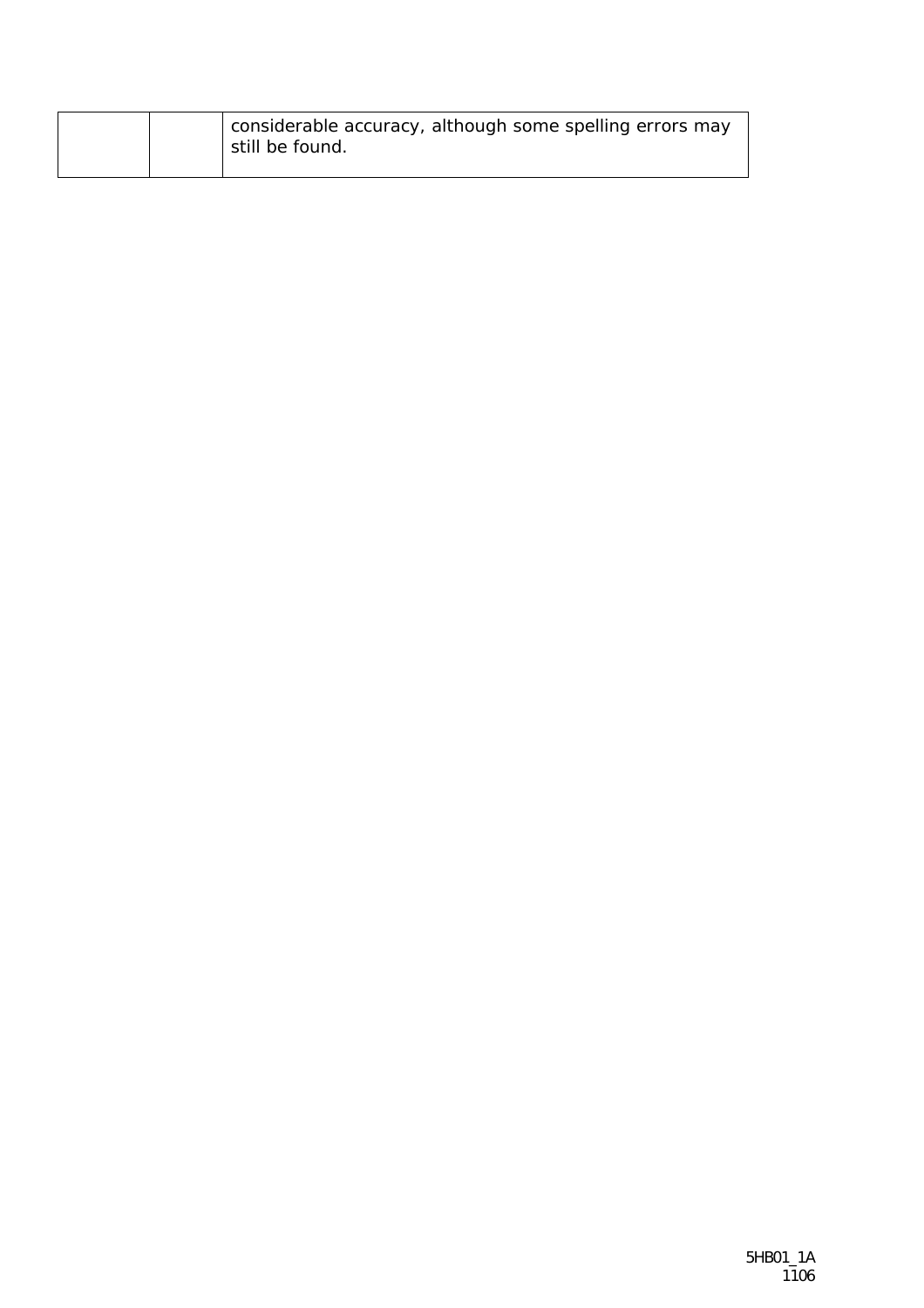| Question<br>Number |         |                                                                                                                                                                                                                                                                                                                               |
|--------------------|---------|-------------------------------------------------------------------------------------------------------------------------------------------------------------------------------------------------------------------------------------------------------------------------------------------------------------------------------|
| 6(a)               |         | Describe the ways in which the governments since 1948<br>have tried to prevent illness.                                                                                                                                                                                                                                       |
|                    |         | Target: Recall; analysis of key features<br>(A) 1 & 2 : 9 marks)                                                                                                                                                                                                                                                              |
| Level              | Mark    | Descriptor                                                                                                                                                                                                                                                                                                                    |
|                    | 0       | No rewardable material                                                                                                                                                                                                                                                                                                        |
| 1                  | $1 - 3$ | Simple or generalised comment is offered,<br>supported by some knowledge.                                                                                                                                                                                                                                                     |
|                    |         | Generalised comments offered or limited detail about one<br>aspect.                                                                                                                                                                                                                                                           |
|                    |         | Eg. The government has lots of campaigns now to keep<br>you healthy;                                                                                                                                                                                                                                                          |
|                    |         | The government improved public health;<br>In 2008 a HPV vaccination programme was started.                                                                                                                                                                                                                                    |
| $\overline{2}$     | $4 - 6$ | Statements are developed with support from<br>material which is mostly relevant and accurate.                                                                                                                                                                                                                                 |
|                    |         | Answer describes different aspects of prevention or<br>government role in public health.                                                                                                                                                                                                                                      |
|                    |         | Eg. vaccination campaigns; medical checks carried out by<br>the NHS; anti-smoking/ AIDS / obesity awareness<br>programmes;                                                                                                                                                                                                    |
|                    |         | measures to deal with rubbish and sewage, provision of<br>water, pollution.                                                                                                                                                                                                                                                   |
| 3                  |         | The response shows understanding of the focus of<br>the question and deploys sufficient accurate and<br>relevant material to support the points the student<br>makes.                                                                                                                                                         |
|                    |         | Answer shows how government role expanded over time<br>since 1948, or in nature.                                                                                                                                                                                                                                              |
|                    |         | Eg. from vaccination programmes to medical checks and<br>targeted campaigns against health issues;<br>from vaccinations against specific illnesses to emphasis on<br>healthy lifestyle;<br>from focus on housing standards and water/sewage to<br>preventing pollution, regulating working conditions and<br>personal health. |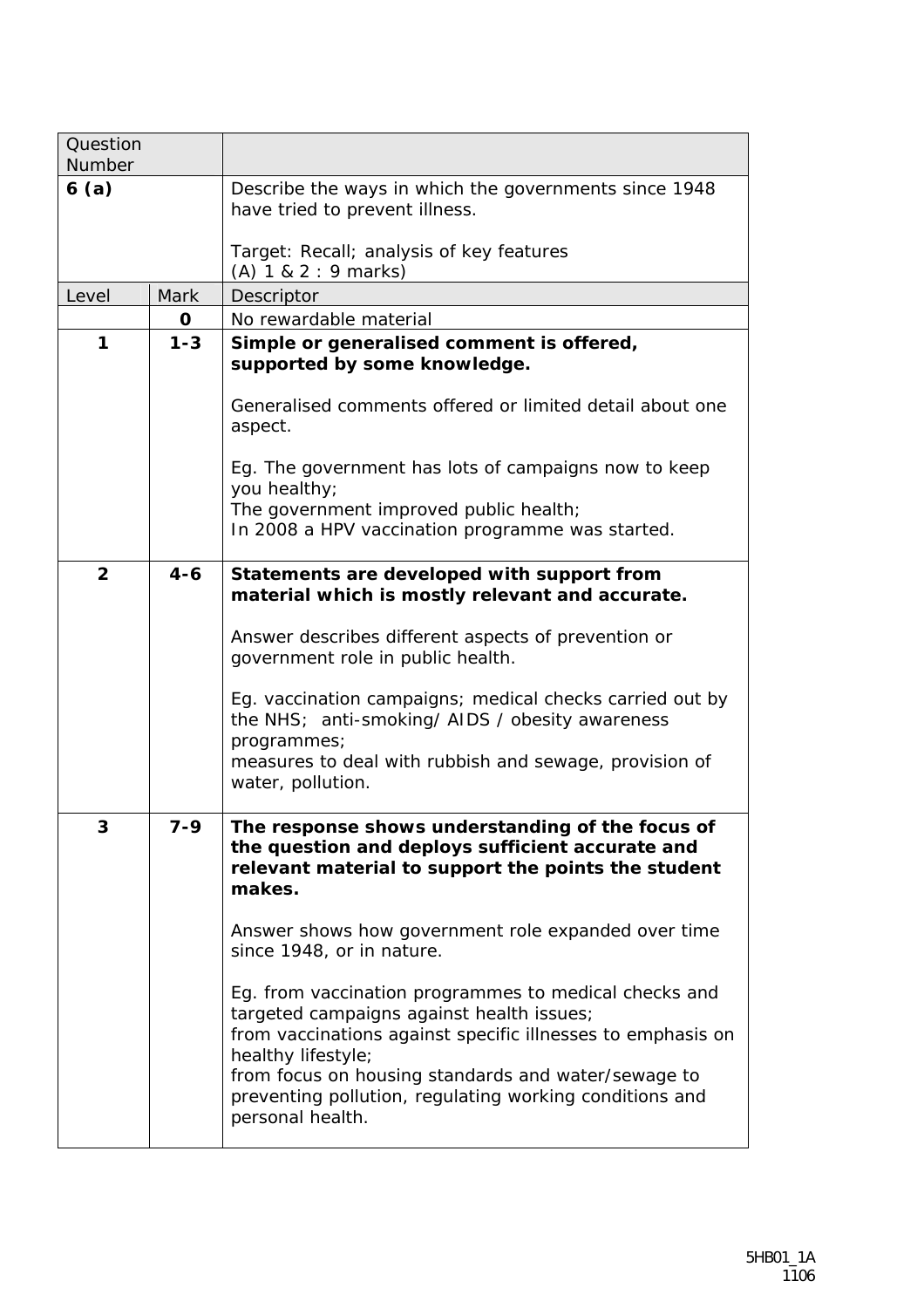| Question<br>Number |             |                                                                                                                                                                                                                                                                                                                                                                                                                                                                                                                        |
|--------------------|-------------|------------------------------------------------------------------------------------------------------------------------------------------------------------------------------------------------------------------------------------------------------------------------------------------------------------------------------------------------------------------------------------------------------------------------------------------------------------------------------------------------------------------------|
| 6(b)               |             | Why did the government take action to improve public<br>health in the nineteenth century? Explain your answer.<br>• 1750-1850: the population of Manchester increased<br>from 18,000 to over 300,000.<br>1831: First outbreaks of cholera in Britain.<br>• 1861: Pasteur published the Germ Theory.<br>Target: Recall; analysis of causation.<br>(AO1 & 2 : 16 marks)<br>QWC Strands i-ii-iii<br>Assessing QWC:<br>For the highest mark in a level all criteria for the level,<br>including those for QWC must be met. |
| Level              | <b>Mark</b> | Descriptor                                                                                                                                                                                                                                                                                                                                                                                                                                                                                                             |
|                    | 0           | No rewardable material                                                                                                                                                                                                                                                                                                                                                                                                                                                                                                 |
| $\mathbf{1}$       | $1 - 4$     | Simple or generalised comment is offered,<br>supported by some knowledge.                                                                                                                                                                                                                                                                                                                                                                                                                                              |
|                    |             | Answer offers general comment or limited detail.                                                                                                                                                                                                                                                                                                                                                                                                                                                                       |
|                    |             | Eg. they began to understand about germs;                                                                                                                                                                                                                                                                                                                                                                                                                                                                              |
|                    |             | Chadwick wrote a report on housing conditions;<br>describes nineteenth century urban conditions.                                                                                                                                                                                                                                                                                                                                                                                                                       |
| QWC<br>i-ii-iii    |             | Writing communicates ideas using everyday language and<br>showing some selection of material, but the response lacks<br>clarity and organisation. The student spells, punctuates<br>and uses the rules of grammar with limited accuracy.                                                                                                                                                                                                                                                                               |
|                    |             | NB Do not credit repetition of bullet points without<br>development.                                                                                                                                                                                                                                                                                                                                                                                                                                                   |
| $\overline{2}$     | $5 - 8$     | Statements are developed with support from<br>material which is mostly relevant and accurate.                                                                                                                                                                                                                                                                                                                                                                                                                          |
|                    |             | Answer describes the improvements in public health or<br>identifies reason(s) for change.                                                                                                                                                                                                                                                                                                                                                                                                                              |
|                    |             | Eg. describes the improvements in public health during the<br>nineteenth century;<br>Identifies the work of Chadwick/Snow/Pasteur, changing<br>attitudes, changes in voting as reason for change.                                                                                                                                                                                                                                                                                                                      |
| QWC<br>i-ii-iii    |             | Writing communicates ideas using a limited range of<br>historical terminology and showing some skills of selection<br>and organisation of material, but passages lack clarity and<br>organisation. The student spells, punctuates and uses                                                                                                                                                                                                                                                                             |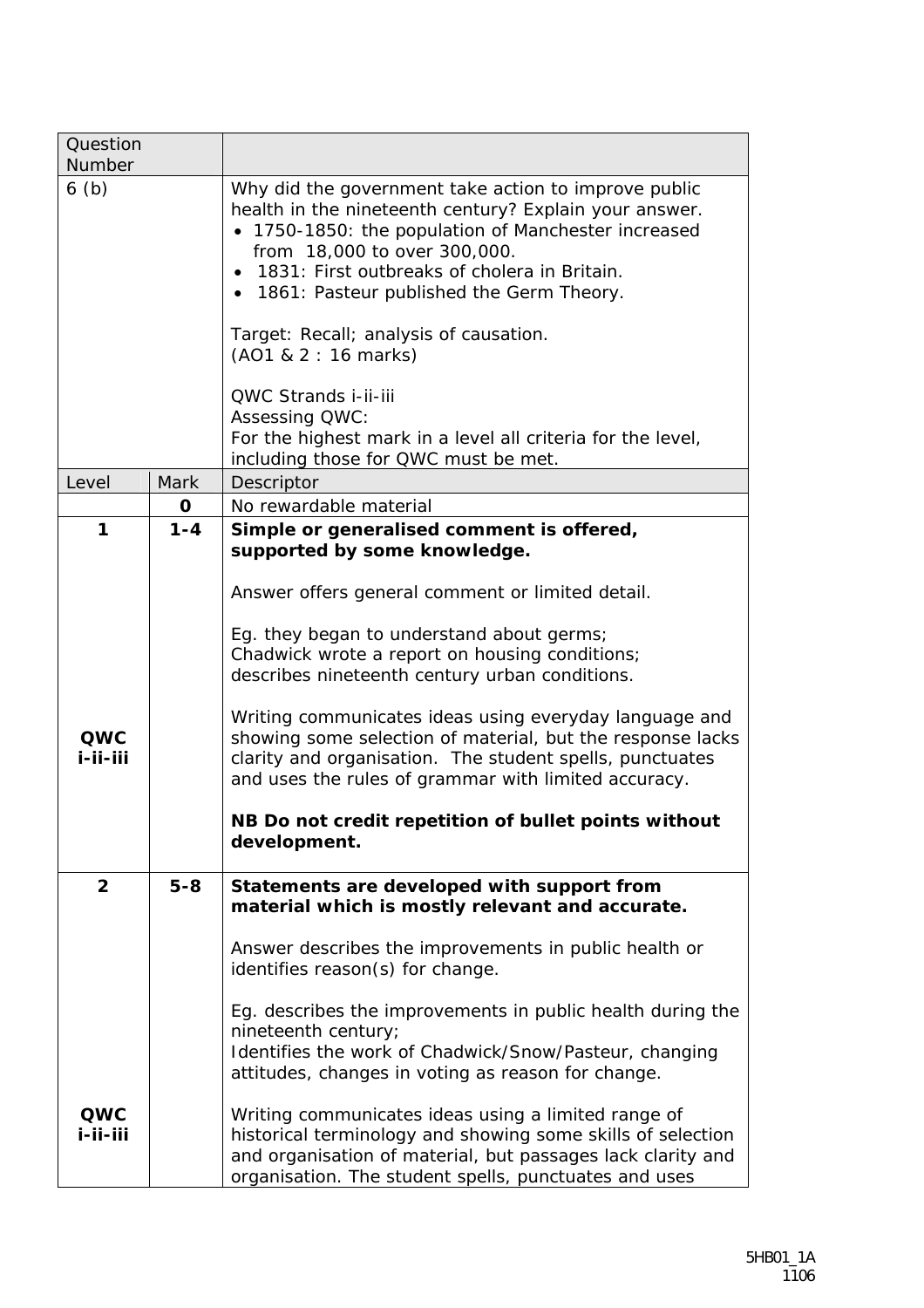|                         |              | some of the rules of grammar with general accuracy.                                                                                                                                                                                                                                                                   |
|-------------------------|--------------|-----------------------------------------------------------------------------------------------------------------------------------------------------------------------------------------------------------------------------------------------------------------------------------------------------------------------|
|                         |              |                                                                                                                                                                                                                                                                                                                       |
| 3                       | $9 - 12$     | The response shows understanding of the focus of<br>the question and deploys sufficient accurate and<br>relevant material to support the points the student<br>makes.                                                                                                                                                 |
|                         |              | Answer explains reason(s) why improvements occurred.                                                                                                                                                                                                                                                                  |
|                         |              | Eg. shows how fear about the death rate from cholera<br>linked to the work of Chadwick or Snow, led to<br>improvement;                                                                                                                                                                                                |
|                         |              | explains Improved understanding of the relationship<br>between health and hygiene due to the work of Snow &<br>Pasteur:                                                                                                                                                                                               |
| QWC<br>i-ii-iii         |              | explains how the government was under pressure to act<br>as more people got the vote.                                                                                                                                                                                                                                 |
|                         |              | Writing communicates ideas using historical terms<br>accurately and showing some direction and control in the<br>organising of material. The student uses some of the rules<br>of grammar appropriately and spells and punctuates with<br>considerable accuracy, although some spelling errors may<br>still be found. |
| $\overline{\mathbf{4}}$ | $13 -$<br>16 | A sustained analysis is supported by precisely<br>selected and accurate material and with sharply<br>focused development of points made. The answer as<br>a whole will focus well on the question.                                                                                                                    |
|                         |              | Answer shows that the government actions to improve<br>public health in the late nineteenth century were a result<br>of the interaction of various reasons.                                                                                                                                                           |
|                         |              | Eg. explains that change of attitude was prompted by<br>improved understanding of the link between health and<br>hygiene but government action also prompted by changes<br>in voting and end of laissez-faire.                                                                                                        |
| QWC<br>i-ii-iii         |              | Writing communicates ideas effectively, using a range of<br>precisely selected historical terms and organising<br>information clearly and coherently. The student spells,<br>punctuates and uses the rules of grammar with<br>considerable accuracy, although some spelling errors may<br>still be found.             |